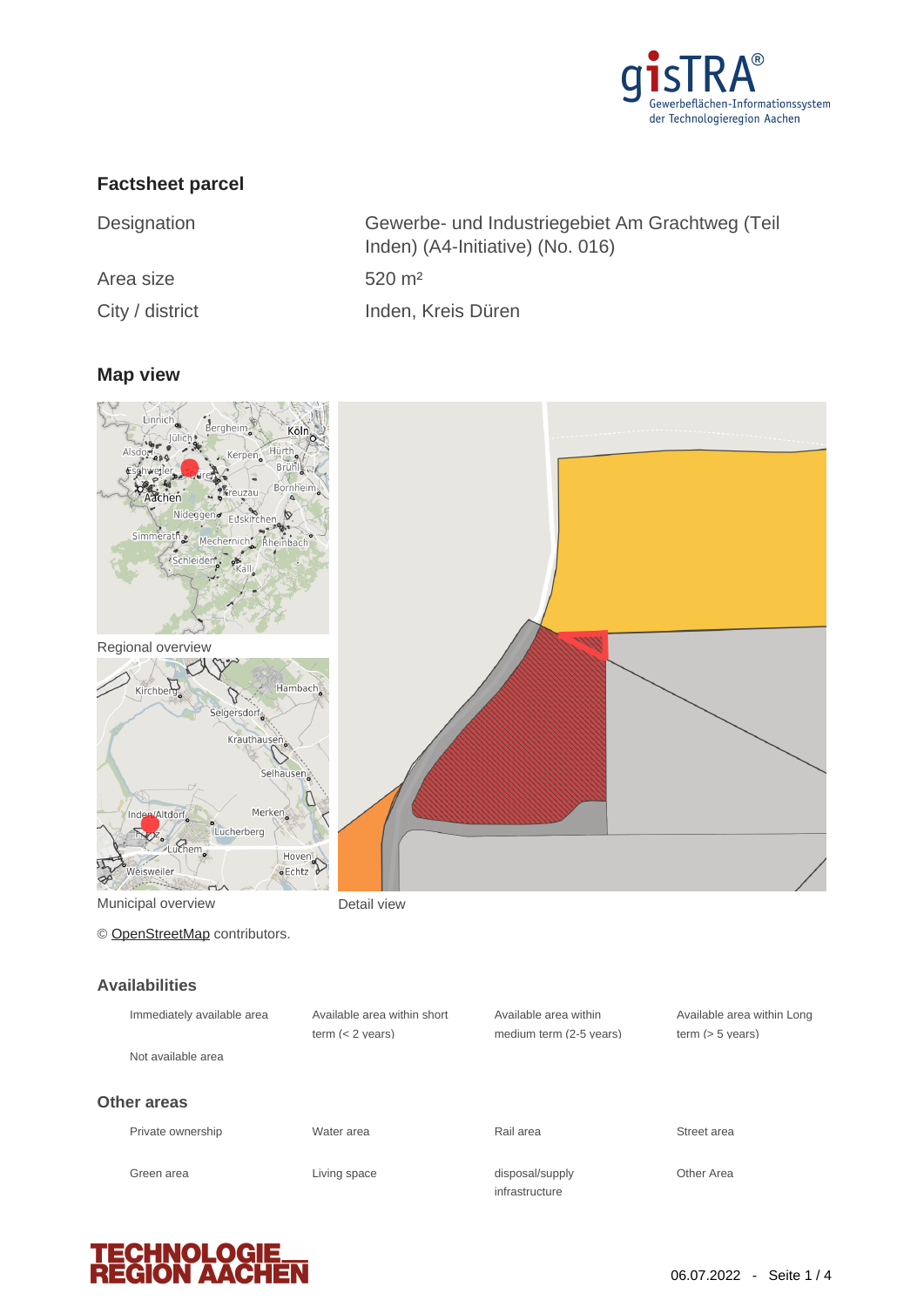

# **Parcel**

| Area size        | $520 \; \text{m}^2$        |
|------------------|----------------------------|
| Price            | On Demand                  |
| Availability     | Immediately available area |
| Area designation | Industrial area            |
| <b>Divisible</b> | <b>No</b>                  |
| 24h operation    | No                         |

## **Commercial zone**

Your power site near the highway A4!

The approx. 31 ha planned area is located in the immediate vicinity of the 2300 MW Weisweiler power plant. The area of the intermunicipal zone borders in the south-west onto the power plant's tracks which are connected to the public rail network and can be used in consultation with the owners. Due to the area's designation as an industrial zone, building heights up to a maximum of 47 m are possible.

| Location                  | Solitary location           |
|---------------------------|-----------------------------|
| Main companies            | <b>Kraftwerk Weisweiler</b> |
| Industrial tax multiplier | 490.00 %                    |
| Regional important?       | <b>Yes</b>                  |



Erreichbarkeit in 20 Minuten: 410.500 Einwohner

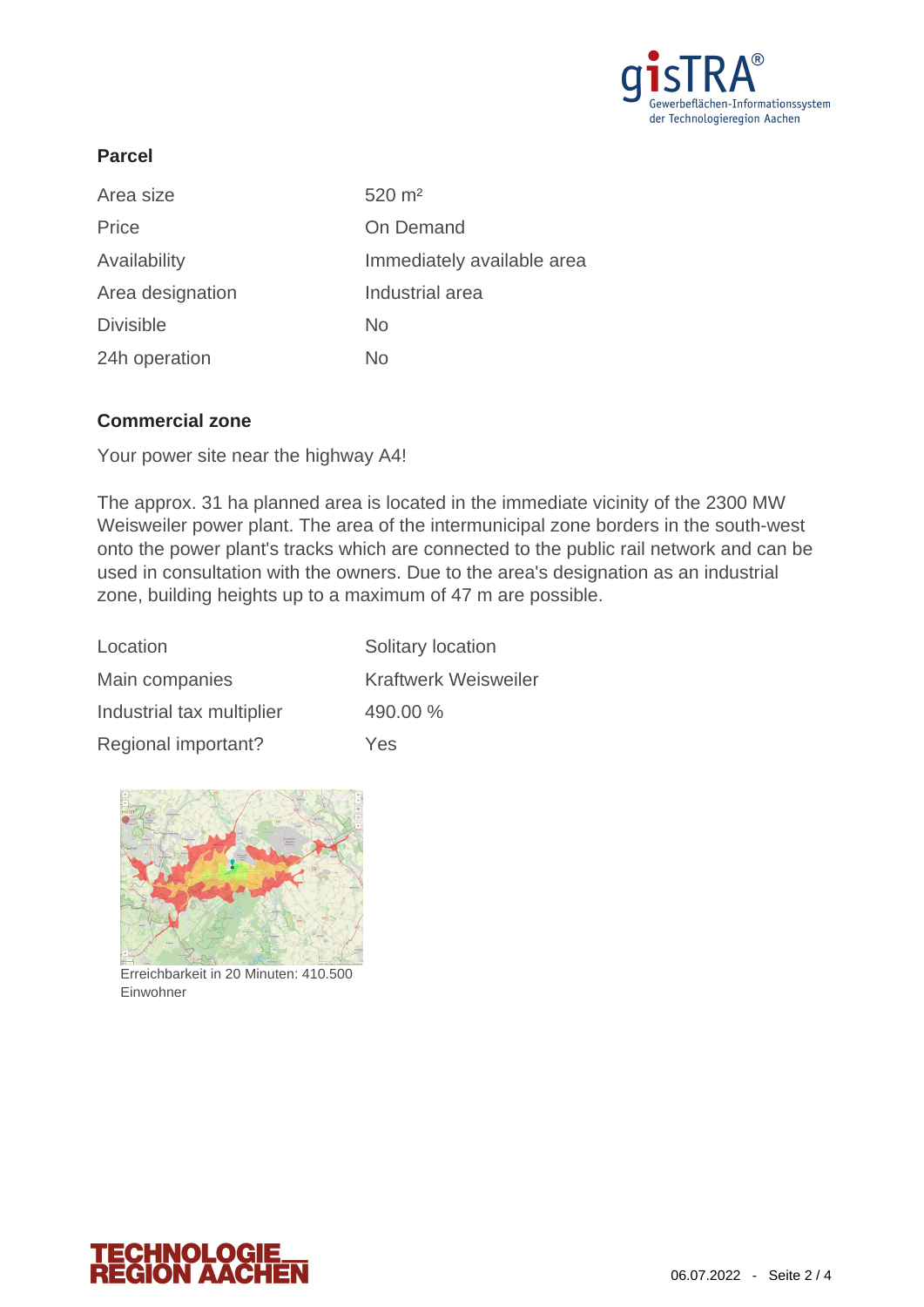

# **Transport connections**

|                  |                           | <b>Distance</b> |                |
|------------------|---------------------------|-----------------|----------------|
|                  |                           | [km]            | [min]          |
| Freeway          | A <sub>4</sub>            | 2.0             | 2              |
|                  | A44                       | 11.1            | 12             |
| Highway          | L241                      | 0.0             | $\overline{0}$ |
|                  | <b>B264</b>               | 2.4             | 3              |
| Airport          | Maastricht-Aachen         | 54.2            | 31             |
|                  | Köln-Bonn                 | 65.7            | 38             |
| Port             | Binnenhavenweg Stein (NL) | 53.6            | 32             |
|                  | Holtum-Noordweg (NL)      | 62.6            | 36             |
| Rail freight     | AC-Hbf                    | 21.0            | 17             |
| Railway          | Köln-Hbf                  | 64.2            | 39             |
| Public transport | <b>Bushaltestelle</b>     | 0.2             | 1              |

#### **Information about Inden**

Inden is connected via the highways A4 Köln-Aachen-Heerlen and Liège A44 Dusseldorf in the region. The neighborhood of the Research Center Jülich supports flexible, long-term settlements.

Invests in the Future: The transformation of the landscape around the opencast mining in Inden creates a lake in the size from the Lake of Tegernsee 2030. But also today this development is the basis for unique local recreation areas around the newly designed landscape . The Goltssteinkuppe with the off-view storm Indemann, cuisine and much opportunities has offers for the whole family.